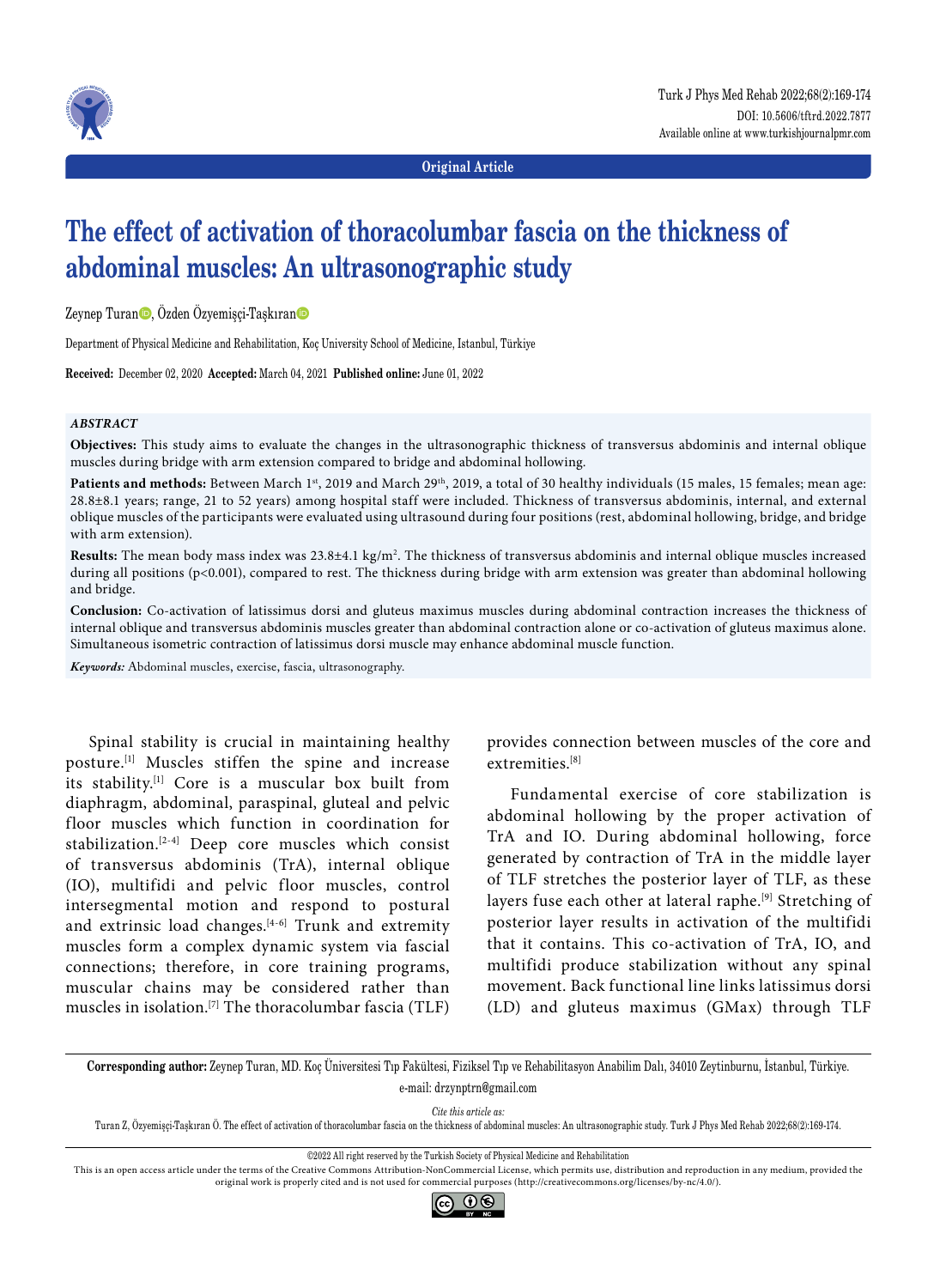causing tensegrity-like network.[10] Bridge exercise activates this functional line via activating GMax. Adding arm extension also activates LD in this chain.[11] To the best of our knowledge, there is no study showing if deep core muscles are activated better while doing these exercises; therefore, it is still unknown.

Activation of abdominal muscles can be demonstrated using electromyography that is invasive and time-consuming $[12-15]$  or using ultrasonography that gives an opportunity to monitor both morphology and contraction of a muscle non-invasively and demonstrates deep muscles without interaction from adjacent muscles.[13,16] Evaluation of abdominal muscle thickness using ultrasonography has been shown to be highly reliable during different exercise positions in healthy adults.[17-21]

In the present study, we hypothesized that thickness of TrA and IO would be greater, if abdominal contraction was performed with simultaneous contraction of GMax and LD (bridge with arm extension) than abdominal hollowing alone or abdominal contraction with simultaneous activation of only GMax (bridge) in healthy individuals. We, therefore, aimed to evaluate the changes in the thickness of abdominal muscles during activation of TLF through contracting GMax and LD muscles.

# **PATIENTS AND METHODS**

This single-center, cross-sectional study was conducted at Koç University, Department of Physical Medicine and Rehabilitation between March 1st, 2019 and March 29<sup>th</sup>, 2019. A total of 30 healthy individuals (15 males, 15 females; mean age: 28.8±8.1 years; range, 21 to 52 years) among hospital staff were included. Inclusion criteria were age of >18 years and absence of back or abdominal problems. Those having recent lower back pain, history of trauma or surgery including back, abdominal or pelvic region, pregnancy congenital or acquired spinal disorders were excluded.

Demographic variables including age, sex, height, weight, and body mass index (BMI) were recorded. Thickness of TrA, IO, and external oblique (EO) muscles on the right side were evaluated at four positions: at rest, during abdominal hollowing, bridge, and bridge with isometric arm extension using the Esoate MyLab Class C ultrasound device equipped with 55 mm convex transducer (CA 541, B-mode, frequency 5 MHz).

The participants practiced the maneuvers before the measurements for correct performance. All measurements were performed with empty bladder and bowel. The participants were asked to wear comfortable clothes and lie supine with the soles touching the examination table, hips flexed 45º, knees flexed 90º, arms straight at the sides and spine placed in the middle. The transducer was placed over an intersection point of a horizontal line passing from the navel and a vertical line running through the anterior superior iliac spine. The transducer was moved laterally until EO, IO, and TrA muscles and anterior fascial insertion of TrA were accurately visualized. All images were recorded at the end of exhalation to minimize the effect of breathing. Subsequent images were obtained at rest, during abdominal hollowing, bridge, and bridge with isometric arm extension with 1-min rest between the maneuvers, with standardized instructions. For abdominal hollowing, the participants were asked to pull their navel in without any spinal or pelvic movement. In bridge exercise, they were asked to lift their pelvis, lumbar, and lower thoracic spine till scapula from the table, while contracting GMax simultaneously with abdominal hollowing. For bridge with arm extension, the participants were asked to press the table with their arms during bridge exercise (Figure 1). Thickness was measured using onscreen caliper by drawing a vertical line 20 mm lateral to the muscle-fascia junction of TrA as a reliable and valid method.[22,23] The results were recorded in mm. Imaging and measurements were performed by a single experienced physiatrist.

#### **Statistical analysis**

The total sample size was calculated as 30 using the repeated measures analysis of variance (ANOVA) with 0.25 effect size, 0.05 type 1 error and 0.90 power for four measurements in one group, Statistical analysis was performed using the IBM SPSS for Windows version 24.0 software (IBM Corp., Armonk, NY, USA). Descriptive data were expressed in mean ± standard deviation (SD), median (interquartile range [IQR]) or number and frequency, where applicable. The Shapiro-Wilk test was used to check normal distribution of the variables. A one-way repeated measures ANOVA was used to evaluate the null hypothesis that there was no change in the participants' muscle thickness during rest, abdominal hollowing, and bridge with and without isometric arm extension for normal distributed variables. For multiple comparison, the *post-hoc* tests using the Bonferroni test were applied. The Friedman test and *post-hoc* analysis with the Wilcoxon singed-rank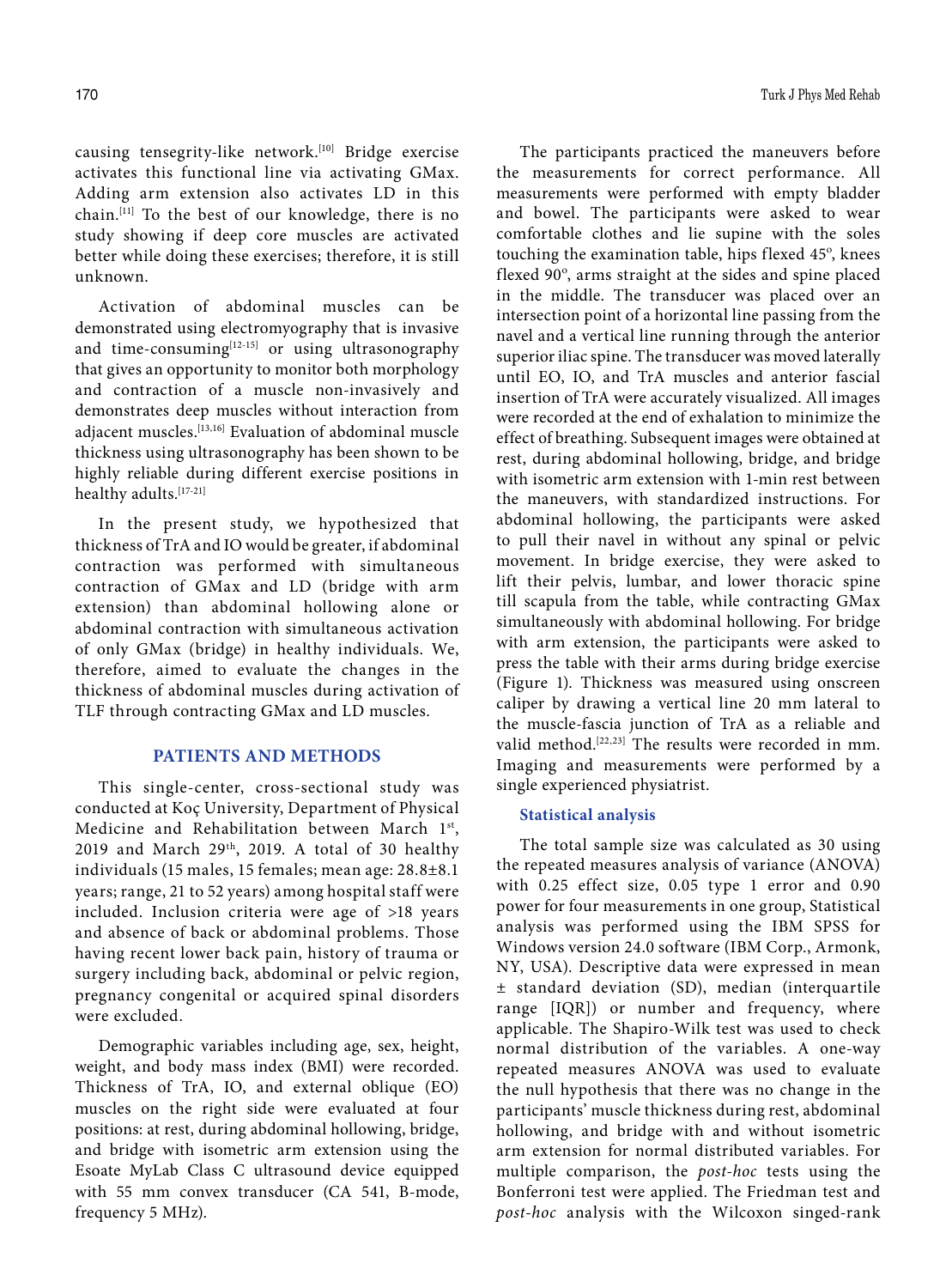

**Figure 1.** Positioning of the participant, placement of the transducer, and ultrasound images at rest during abdominal hollowing, bridge and bridge with isometric arm extension. **(a)** Rest. **(b)** Abdominal hollowing. **(c)** Bridge. **(d)** Bridge with isometric arm extension. D1: External oblique thickness, D2: Internal oblique thickness, D3: Transversus abdominis thickness.

test were conducted for non-normally distributed variables (since the thickness of EO during abdominal hollowing and IO during bridge were not normally distributed changes in these muscle thicknesses were conducted non-parametrically). A  $p$  value of <0.05 was considered statistically significant.

# **RESULTS**

The mean height, weight, and BMI of the participants were 170.2±10.3 cm, 69.2±14.1 kg, and  $23.8 \pm 4.1$  kg/m<sup>2</sup>, respectively.

There was a significant exercise position effect for TrA, that the mean muscle thickness statistically significantly differed between positions (F (1.177, 51.331)=26.828, p<0.0005). The TrA thickness was increased significantly during all exercise positions compared to rest (abdominal hollowing, bridge and bridge with arm extension, p<0.001, p<0.001, and

p<0.001 respectively) and it was the highest during bridge with arm extension among all positions.

There was a significant difference in IO muscle thickness depending on the exercise position  $(\chi^2(3)=46.520, p<0.001)$ . Median (IQR) muscle thickness for rest, abdominal hollowing, bridge and bridge with arm extension were 7 (5.85 to 9.45) mm, 8.75 (6.85 to 10.87) mm, 8.5 (6.12 to 11.5) mm and 11.1 (7.1 to 15.3) mm, respectively. The IO thickness was increased statistically significant during all exercise positions compared to rest (abdominal hollowing, bridge and bridge with arm extension, Z=-4.023, p<0.001, Z=-3.542, p<0.001 and Z=-4.742, p<0.001, respectively) and it was the highest during bridge with arm extension among all positions.

There was a significant difference in the EO muscle thickness depending on the exercise position  $(\chi^2(3)=41.156, \ p<0.001)$ . Median (IQR)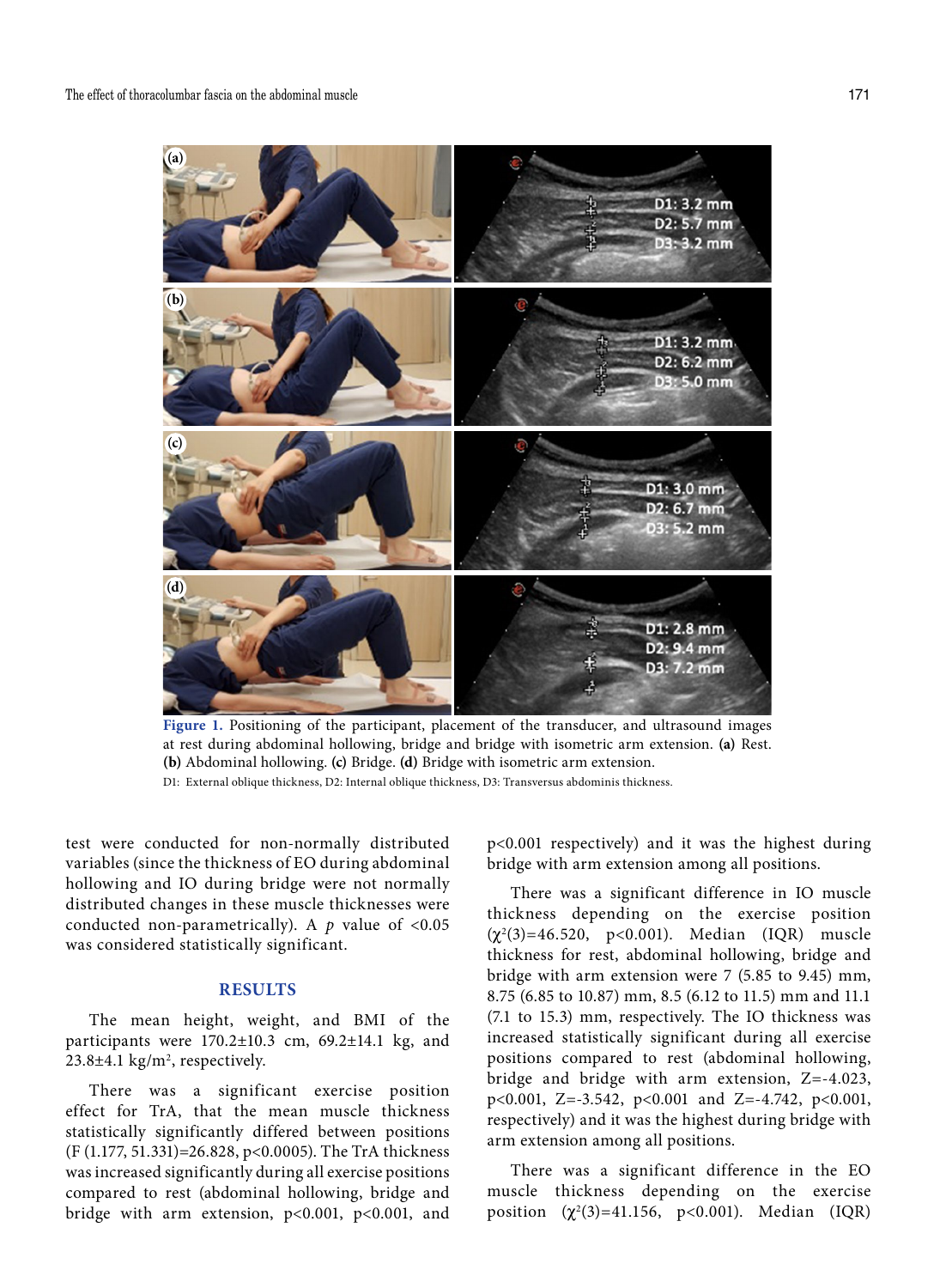

**Figure 2.** Mean±SD values for ultrasonographic thickness measurements of transversus abdominis **(a)**, internal oblique and **(b)** external oblique **(c)** muscles at rest and during maneuvers, and p values conducted with *post-hoc* analysis. CI: Confidence interval; SD: Standard deviation.

muscle thickness for rest, abdominal hollowing, bridge and bridge with arm extension were 4.8 (4.15 to 6.25) mm, 5.2 (4.35 to 6.9) mm, 4.2 (3.7 to 5.25) mm and 4 (3.4 to 4.75) mm, respectively. The EO thickness was reduced significantly during bridge and bridge with arm extension compared to rest  $(Z=-4.122, p<0.001$  and  $Z=-4.382, p<0.001$ ), and in bridge with arm extension, compared to rest and abdominal hollowing  $(Z=-4.382, p<0.001$  and Z=-4.523, p<0.001, respectively).

The mean thickness measurements of abdominal muscles at rest and during maneuvers are demonstrated in Figure 2. The thicknesses of TrA and IO muscles did not significantly differ between abdominal hollowing and bridge. During these two exercises, thicknesses were higher than rest and lower than bridge with arm extension. There was no significant difference in EO thickness between rest and abdominal hollowing. Thickness of EO during bridge was lower than rest and abdominal hollowing and similar to bridge with arm extension.

# **DISCUSSION**

In this study, the changes in the thickness of abdominal muscles at rest and during abdominal hollowing, bridge, and bridge with arm extension were evaluated. Ultrasonographic thickness of IO and TrA were the lowest at rest and greatest during bridge with isometric arm extension, compared to other positions. Contraction of GMax and LD in bridge with isometric arm extension increased the thickness of IO and TrA.

Activation of TrA and IO is an initial step in core stabilization. The TrA originates from the middle layer of TLF, while the IO originates from iliac crest, iliac fibers of LD, and lateral raphe.[9] The TrA fibers run horizontally like a belt around the abdomen causing lateral tension<sup>[9]</sup> and can be activated by abdominal hollowing.<sup>[4]</sup> In this study, the thickness of TrA and IO increased with abdominal hollowing compared to rest, as expected. Middle layer of TLF arises from lumbar transverse processes and posterior layer arises from lumbar spinous process wrapping the erector spina. All layers fuse at lateral raphe and give rise to TrA and partially IO.<sup>[9]</sup> During abdominal hollowing, contraction of TrA and IO stretches TLF and, then, activates erector spina generating segmental stabilization. Therefore, abdominal hollowing is a widely used exercise in the spinal rehabilitation.<sup>[15,24,25]</sup>

Bridge exercise which requires activation of GMax can increase the thickness of TrA and IO. This action is suggested to be achieved through myofascial force transmission between TLF and contralateral GMax as demonstrated in cadaveric models.[26,27] Due to the connection of GMax to TLF and iliotibial tract, it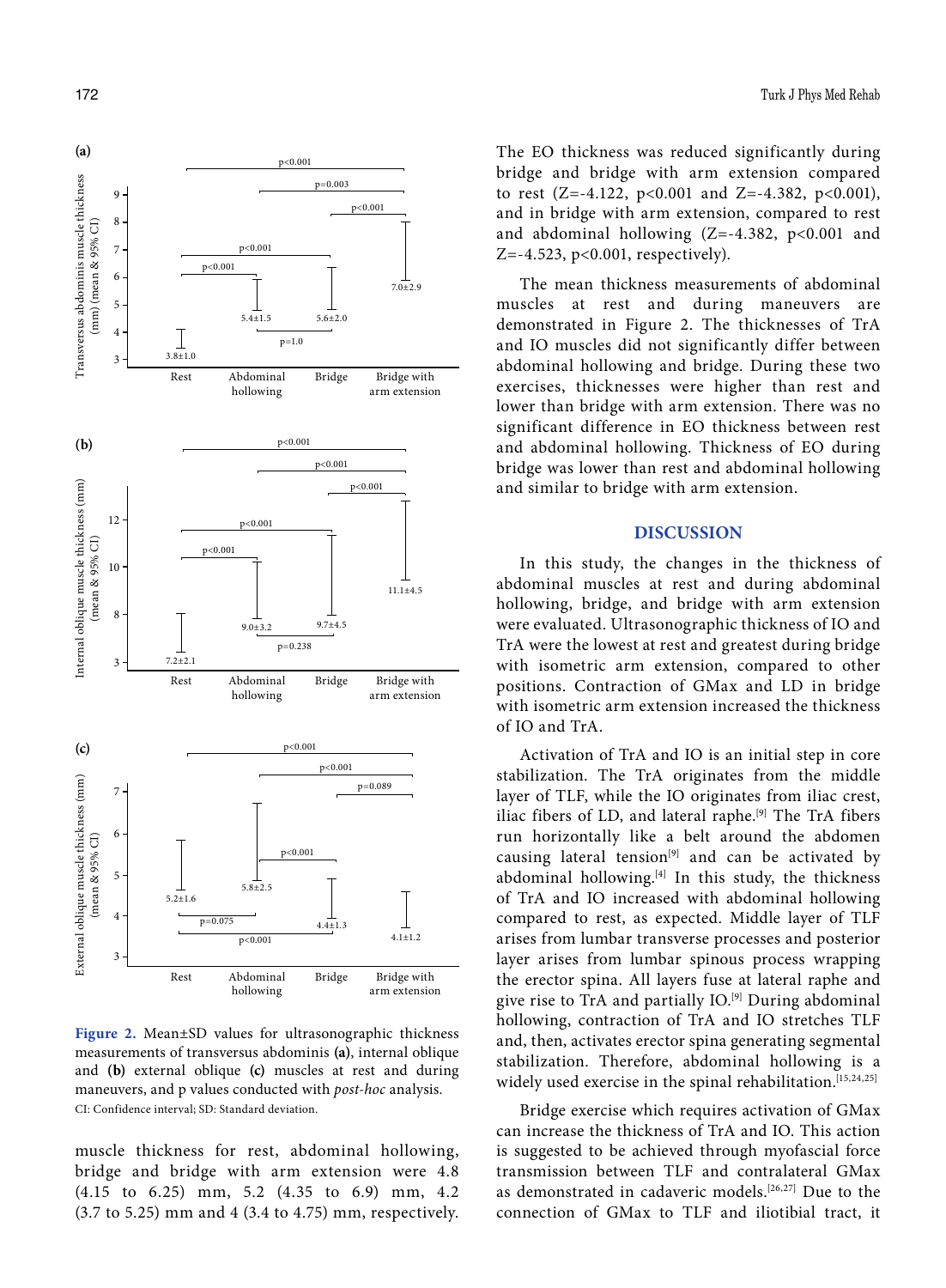assists load transfer through lumbar spine, pelvis, and contralateral lower limb.[28,29] In the present study, the thickness of TrA and IO was significantly greater in bridge than rest, but similar to abdominal hollowing. Co-activation of GMax in bridge increased the thickness of TrA and IO compared to abdominal hollowing; although it did not reach statistical significance. It is suggested that bridge does not sufficiently activate TLF and its connection to back functional chain.

Lattissimus dorsi attaches proximally to intertubercular groove, covers the back of the torso, and attaches to the T7 - sacral spinous processes, iliac crest, and lateral raphe of  $TLF$ ,<sup>[9,30]</sup> continues with the aponeurosis of contralateral GMax.[26,27] The LD adducts and extends the shoulder, extends and laterally flexes the back. Aponeurosis of LD forms the superficial lamina of the posterior layer of TLF and fuses with the middle layer of TLF in the lateral raphe bracing the low back region.[9] Cadaveric studies demonstrated the displacement of TLF by direct traction on the LD or GMax, suggesting a myofascial force transmission.[26,27] An *in vivo* study demonstrated that passive and active LD tensioning caused lateral rotation of the hip which supports this connection.<sup>[11]</sup> An electromyographic study exhibited that activity of LD was the highest during hip extension.[12] The present study demonstrated that the thickness of TrA and IO during bridge with arm extension was significantly greater than abdominal hollowing or bridge. Addition of LD contraction to abdominal and GMax contraction is suggested to enhance abdominal muscle function through TLF.

Regarding EO, even three measurements were not enough for reliability<sup>[19]</sup> and EO muscle thickness did not change with contraction, despite the change in electromyographic activity.[13] These findings are in accordance with our study that EO thickness did not change with maneuvers.

To the best of our knowledge, this is the first study that demonstrate TrA and IO muscle thickness change during LD contraction with bridge using ultrasound. Ultrasonography also may increase the quality of training with providing feedback about muscle contraction for individuals that have difficulty performing the exercise properly.<sup>[16]</sup>

In conclusion, this study demonstrates that co-activation of LD and GMax during abdominal muscle contraction increases the thickness of IO and TA muscles greater than abdominal muscle contraction alone or with activation of GMax. These findings suggest that addition of LD contraction

enhances abdominal muscle function through TLF and myofascial muscle chains.

**Ethics Committee Approval:** The study protocol was approved by the Medical Ethics Committee of Koç University (2019.100.IRB1.012). The study was conducted in accordance with the principles of the Declaration of Helsinki. The study was registered at ClinicalTrials.gov (NCT04113642).

**Patient Consent for Publication:** A written informed consent was obtained from each patient.

**Data Sharing Statement:** The data that support the findings of this study are available from the corresponding author upon reasonable request.

**Author Contributions:** Design, data collection, writing of manuscript; Z.T.; Study design, statistical analysis, manuscript writing; Ö.Ö.T.

**Conflict of Interest:** The authors declared no conflicts of interest with respect to the authorship and/or publication of this article.

**Funding:** The authors received no financial support for the research and/or authorship of this article.

# **REFERENCES**

- 1. Panjabi MM. Clinical spinal instability and low back pain. J Electromyogr Kinesiol 2003;13:371-9.
- 2. Ungaro A. Pilates: Body in Motion. London: Dorling Kindersley; 2002.
- 3. Key J. 'The core': Understanding it, and retraining its dysfunction. J Bodyw Mov Ther 2013;17:541-59.
- 4. Akuthota V, Ferreiro A, Moore T, Fredericson M. Core stability exercise principles. Curr Sports Med Rep 2008;7:39-44.
- 5. Panjabi MM. The stabilizing system of the spine. Part II. Neutral zone and instability hypothesis. J Spinal Disord 1992;5:390-6.
- 6. Panjabi M, Abumi K, Duranceau J, Oxland T. Spinal stability and intersegmental muscle forces. A biomechanical model. Spine (Phila Pa 1976) 1989;14:194-200.
- 7. Schleip R, Müller DG. Training principles for fascial connective tissues: Scientific foundation and suggested practical applications. J Bodyw Mov Ther 2013;17:103-15.
- 8. Willard FH, Vleeming A, Schuenke MD, Danneels L, Schleip R. The thoracolumbar fascia: Anatomy, function and clinical considerations. J Anat 2012;221:507-36.
- 9. Bogduk N, Macintosh JE. The applied anatomy of the thoracolumbar fascia. Spine (Phila Pa 1976) 1984;9:164-70.
- 10. Wilke J, Krause F, Vogt L, Banzer W. What is evidencebased about myofascial chains: A systematic review. Arch Phys Med Rehabil 2016;97:454-61.
- 11. Carvalhais VO, Ocarino Jde M, Araújo VL, Souza TR, Silva PL, Fonseca ST. Myofascial force transmission between the latissimus dorsi and gluteus maximus muscles: An in vivo experiment. J Biomech 2013;46:1003-7.
- 12. Escamilla RF, Lewis C, Bell D, Bramblet G, Daffron J, Lambert S, et al. Core muscle activation during Swiss ball and traditional abdominal exercises. J Orthop Sports Phys Ther 2010;40:265-76.